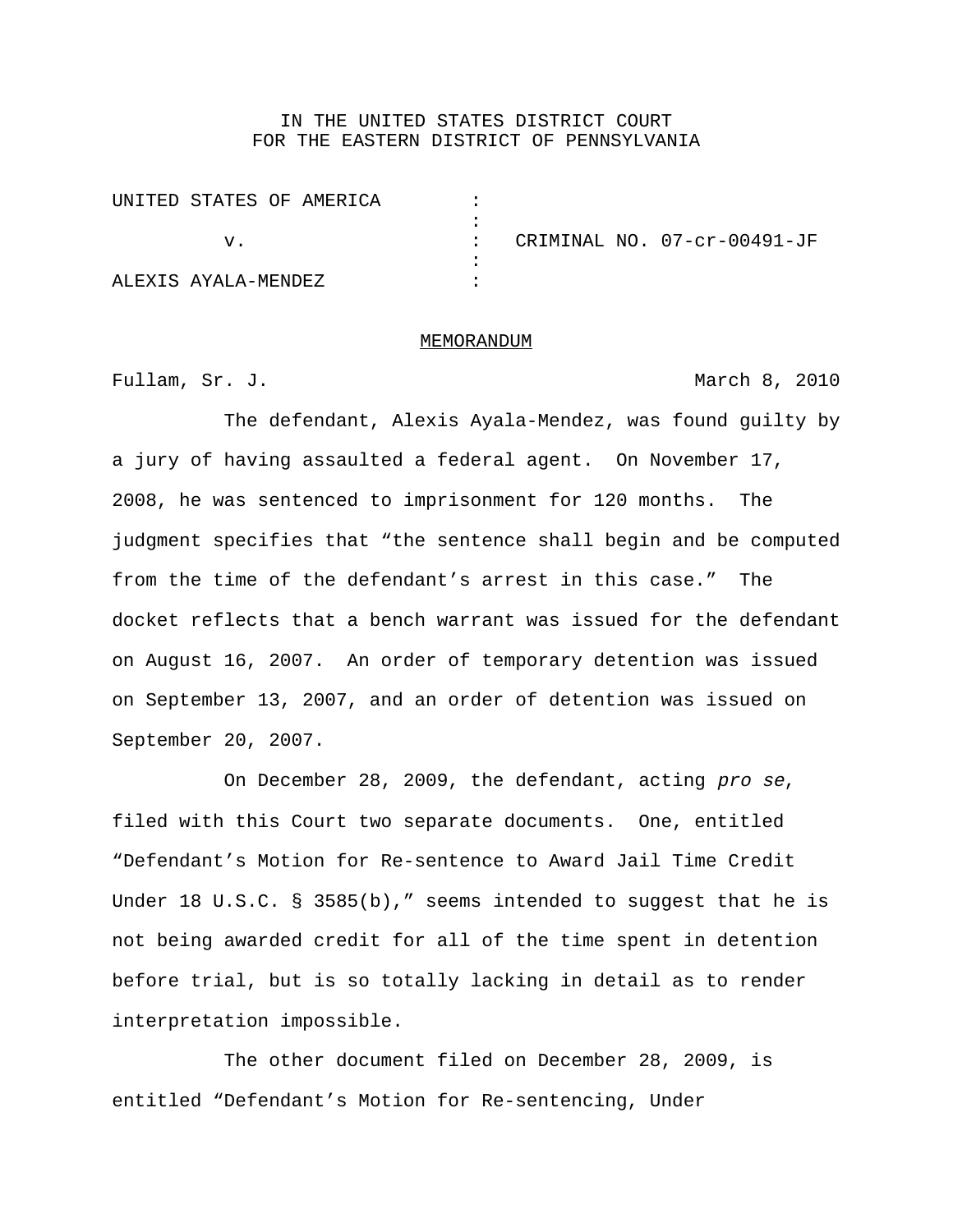Extraordinary Circumstances, to File a Notice of Appeal." In that document, defendant asserts that, after being sentenced, he instructed his then-counsel to file a notice of appeal, but his counsel failed to do so. He wishes to be re-sentenced, so as to be able to file a timely notice of appeal.

In response to these filings, the government points out, quite correctly, that if the Bureau of Prisons has not properly calculated the commencement of his sentence, defendant must seek relief in the jurisdiction in which he is now in custody (the Middle District of Pennsylvania) rather than in this Court. The government also suggests that defendant's contention that his trial counsel was ineffective for failing to file a notice of appeal should be asserted by a motion under 28 U.S.C. § 2255; that it is now much too late for any such application; that the alleged dereliction on the part of his trial counsel is insufficient to justify equitable tolling; and, that both of the defendant's applications are untimely and should be rejected.

My conclusions are as follows: (1) if the Bureau of Prisons has not properly calculated the start-date of defendant's custody, defendant would eventually be in a position to assert that he is being held in custody in violation of his constitutional rights, and is entitled to release upon a writ of habeas corpus. Any such relief should be obtained in the jurisdiction where he is then confined. The present application

2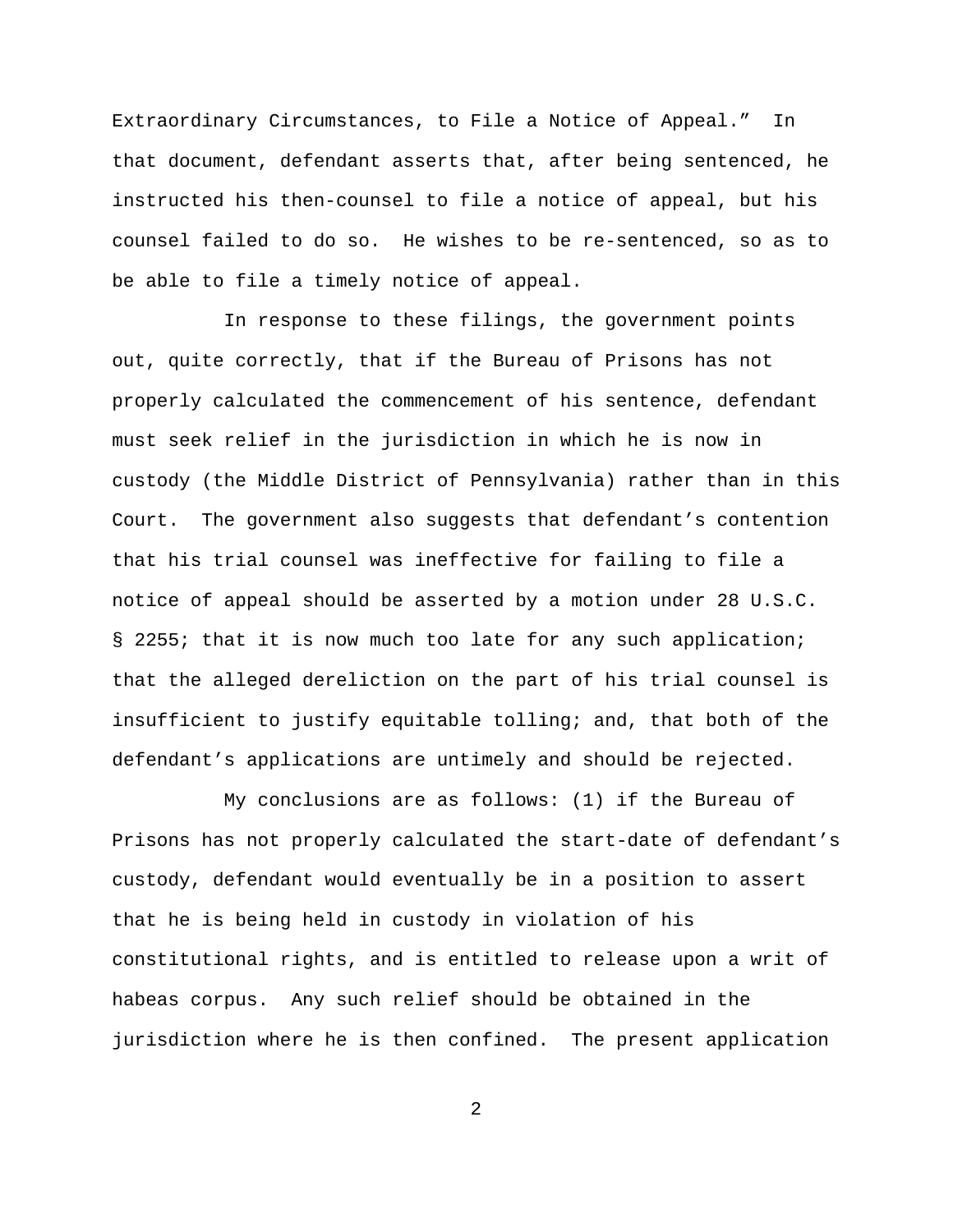for relief is premature. On the other hand, it is reasonable to suppose that, if a mistake is being made by the Bureau of Prisons, that mistake will be corrected upon notification by the defendant that the error has occurred. The present application should be dismissed without prejudice to later proceedings if they become necessary.

With respect to the request for re-sentencing so that he can file a timely appeal, I conclude that this is relief which would be available only under 28 U.S.C. § 2255, and that the defendant waited too long to make such an application.

An Order follows.

BY THE COURT:

/s/ John P. Fullam John P. Fullam, Sr. J.